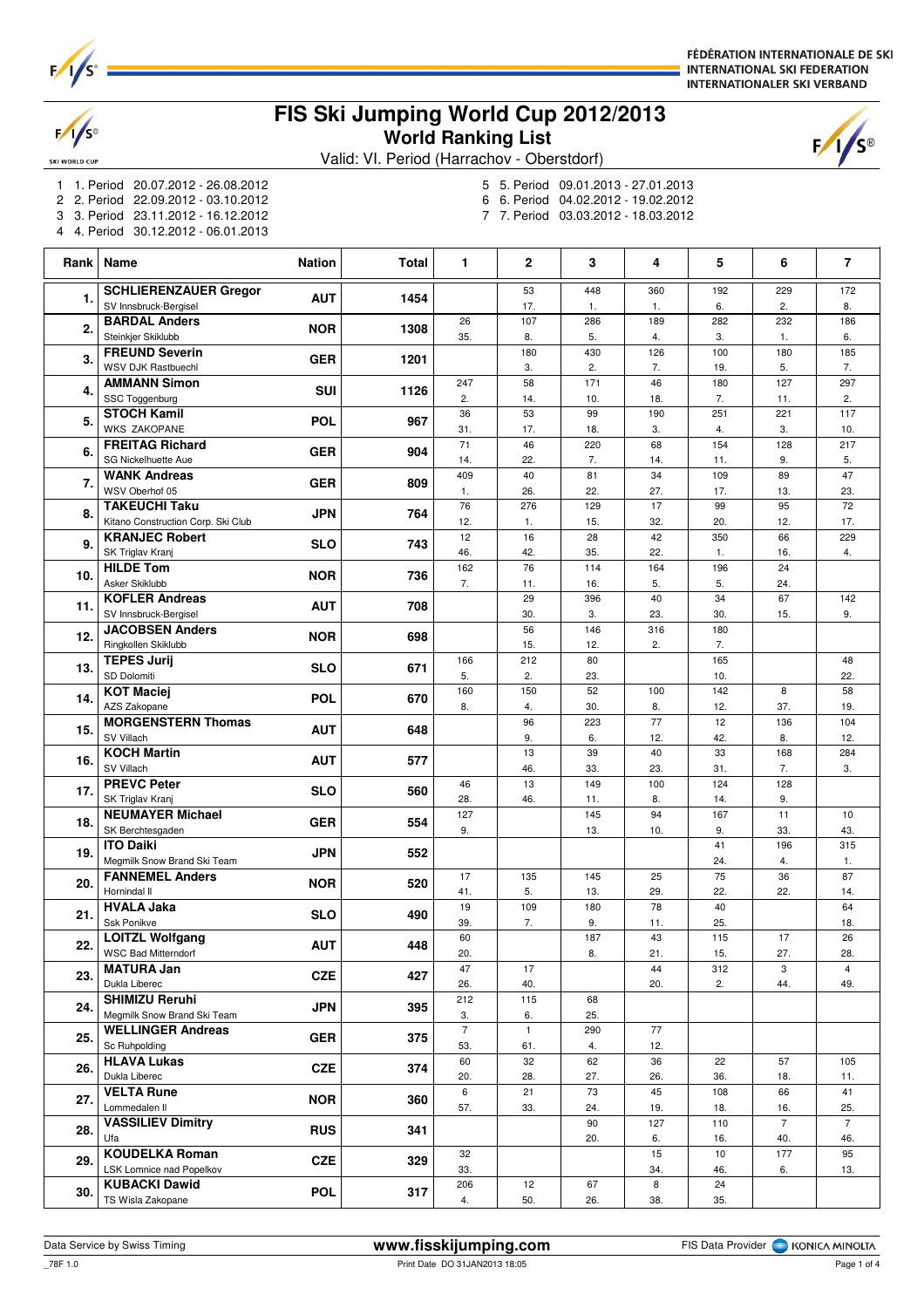| ı | I<br>£ |
|---|--------|
|   |        |

**SKI WORLD CUP** 

## **FIS Ski Jumping World Cup 2012/2013 World Ranking List**

Valid: VI. Period (Harrachov - Oberstdorf)



|     | Rank   Name                                               | <b>Nation</b> | <b>Total</b> | 1                     | $\mathbf 2$ | 3                     | 4                     | 5                     | 6                     | $\overline{\phantom{a}}$ |
|-----|-----------------------------------------------------------|---------------|--------------|-----------------------|-------------|-----------------------|-----------------------|-----------------------|-----------------------|--------------------------|
| 31. | <b>ZYLA Piotr</b><br>KS Wisla Ustronianka                 | <b>POL</b>    | 315          | 67<br>17.             | 17<br>40.   |                       | 11<br>36.             | 133<br>13.            | 8<br>37.              | 79<br>16.                |
| 32. | <b>ZOGRAFSKI Vladimir</b><br>Samokov                      | <b>BUL</b>    | 281          | 91<br>11.             | 43<br>25.   | 58<br>29.             | 38<br>25.             | 38<br>27.             | $\overline{2}$<br>45. | 11<br>42.                |
| 33. | <b>STJERNEN Andreas</b><br>Sprova IL                      | <b>NOR</b>    | 273          | 61<br>19.             | 14<br>44.   | 40<br>31.             |                       | 91<br>21.             | 20<br>25.             | 47<br>23.                |
| 34. | <b>KASAI Noriaki</b><br>Tsuchiya Home Ski Team            | <b>JPN</b>    | 266          | 96<br>10.             |             | 99<br>18.             | 8<br>38.              | 36<br>28.             | $\overline{2}$<br>45. | 25<br>30.                |
| 35. | <b>HAYBOECK Michael</b><br>UVB Hinzenbach                 | <b>AUT</b>    | 235          | 47<br>26.             | 52<br>19.   | 40<br>31.             | 31<br>28.             | 59<br>23.             |                       | 6<br>47.                 |
| 36. | <b>KORNILOV Denis</b><br>Sdushor N. Novgorod Dinamo       | <b>RUS</b>    | 224          | $\overline{7}$        |             | 82                    | 10                    | 28                    | 40                    | 57                       |
| 37. | <b>WATASE Yuta</b>                                        | <b>JPN</b>    | 207          | 53.<br>163            |             | 21.<br>17             | 37.                   | 33.<br>$\overline{c}$ | 20.                   | 20.<br>25                |
| 38. | Megmilk Snow Brand Ski Team<br><b>FETTNER Manuel</b>      | <b>AUT</b>    | 192          | 6.                    | 20          | 37.<br>104            | 57                    | 56.                   | 8                     | 30.<br>3                 |
| 39. | SV Innsbruck-Bergisel<br><b>QUECK Danny</b>               | <b>GER</b>    | 176          | 49                    | 34.<br>90   | 17.<br>17             | 17.<br>20             |                       | 37.                   | 51.                      |
| 40. | WSV 08 Lauscha<br><b>COLLOREDO Sebastian</b>              | <b>ITA</b>    | 171          | 24.<br>62             | 10.<br>14   | 37.<br>37             | 31.                   | $\mathbf{1}$          | 28                    | 29                       |
| 41. | G.S. Fiamme Gialle<br><b>ROMOEREN Bjoern Einar</b>        | <b>NOR</b>    | 146          | 18.<br>20             | 44.         | 34.                   |                       | 58.                   | 23.<br>71             | 27.<br>55                |
| 42. | Oevrevoll Hosle IL<br><b>PUNGERTAR Matjaz</b>             | <b>SLO</b>    | 138          | 38.<br>70             | 48          | $\overline{7}$        | $\overline{c}$        | 11                    | 14.                   | 21.                      |
| 43. | <b>SSK Menges</b><br><b>KOBAYASHI Junshiro</b>            | <b>JPN</b>    | 134          | 16.<br>48             | 20.<br>73   | 43.<br>$\overline{4}$ | 44.                   | 43.<br>9              |                       |                          |
| 44. | <b>Tokai University</b><br><b>SCHMITT Martin</b>          | <b>GER</b>    | 124          | 25.                   | 13.<br>26   | 46.                   | 62                    | 47.<br>36             |                       |                          |
| 45. | SC Furtwangen<br><b>DESCHWANDEN Gregor</b>                | SUI           | 117          | 40                    | 31.<br>31   | $\mathbf{1}$          | 16.<br>6              | 28.<br>39             |                       |                          |
| 46. | Horw<br><b>NAGLIC Tomaz</b>                               | <b>SLO</b>    | 109          | 29.<br>33             | 29.<br>76   | 51.                   | 41.                   | 26.                   |                       |                          |
|     | SSK Alpina Ziri<br><b>KRAFT Stefan</b>                    |               |              | 32.                   | 11.<br>13   |                       | 68                    | 27                    |                       |                          |
| 47. | SV Schwarzach<br><b>MECHLER Maximilian</b>                | <b>AUT</b>    | 108          | 10                    | 46.<br>15   |                       | 14.<br>16             | 34.<br>33             | 15                    | 9                        |
| 48. | WSV Isny<br><b>KOIVURANTA Anssi</b>                       | <b>GER</b>    | 98           | 50.<br>5              | 43.         |                       | 33.                   | 31.                   | 31.<br>9              | 45.<br>82                |
| 49. | Kuusamon Erä-Veikot<br><b>KLUSEK Bartlomiej</b>           | <b>FIN</b>    | 96           | 58.<br>71             | 13          |                       |                       |                       | 34.                   | 15.                      |
| 50. | <b>LKS Klmczok Bystra</b><br><b>SAKUYAMA Kento</b>        | <b>POL</b>    | 84           | 14.<br>57             | 46.<br>18   | $\overline{4}$        |                       | $\overline{4}$        |                       |                          |
| 51. | Kitano Construction Corp.Ski Team<br><b>MAYER Nicolas</b> | <b>JPN</b>    | 83           | 22.<br>73             | 36.<br>8    | 46.                   |                       | 52.                   |                       |                          |
| 52. | Courchevel                                                | <b>FRA</b>    | 81           | 13.                   | 54.         |                       |                       |                       |                       |                          |
| 52. | <b>ROSLIAKOV IIja</b><br>Murmansk                         | <b>RUS</b>    | 81           | 15<br>42.             | 44<br>24.   |                       | 22<br>30.             |                       |                       |                          |
| 54. | <b>ZAUNER David</b><br><b>WSV Eisenerz</b>                | <b>AUT</b>    | 80           | $\mathbf{1}$<br>64.   |             |                       |                       |                       | 48<br>19.             | 31<br>26.                |
| 55. | <b>GEIGER Karl</b><br>SC Oberstdorf                       | <b>GER</b>    | 78           |                       | 18<br>36.   | 60<br>28.             |                       |                       |                       |                          |
| 56. | <b>MIETUS Krzysztof</b><br>AZS AWF Krak Z-ne              | <b>POL</b>    | 74           | 8<br>52.              |             | 13<br>39.             | $\overline{4}$<br>42. | 22<br>36.             | 9<br>34.              | 18<br>34.                |
| 57. | <b>HRGOTA Robert</b><br>SSK Velenje                       | <b>SLO</b>    | 62           | $\overline{7}$<br>53. | 55<br>16.   |                       |                       |                       |                       |                          |
| 57. | <b>JANDA Jakub</b><br>Dukla Liberec                       | <b>CZE</b>    | 62           |                       | 24<br>32.   |                       |                       | 13<br>41.             | 5<br>41.              | 20<br>33.                |
| 59. | <b>ROMASHOV Alexey</b><br>St.Petersburg                   | <b>RUS</b>    | 61           |                       | 47<br>21.   | 11<br>40.             |                       | 3<br>55.              |                       |                          |
| 60. | <b>ITO Kenshiro</b><br>Megmilk Snow Brand Ski Team        | <b>JPN</b>    | 57           | 11<br>48.             | 46<br>22.   |                       |                       |                       |                       |                          |
| 60. | <b>FRENETTE Peter</b><br>New York Ski Ed Foundation       | <b>USA</b>    | 57           | 22<br>37.             | 18<br>36.   |                       |                       | 17<br>38.             |                       |                          |
| 62. | <b>SINKOVEC Jure</b><br>SSK SAM Ihan                      | <b>SLO</b>    | 56           |                       |             |                       |                       |                       | 38<br>21.             | 18<br>34.                |
| 63. | <b>SUZUKI Sho</b><br>Asahikawa University                 | <b>JPN</b>    | 54           | 54<br>23.             |             |                       |                       |                       |                       |                          |
| 64. | <b>SEDLAK Borek</b><br>Dukla Liberec                      | <b>CZE</b>    | 53           | 14<br>43.             | 39<br>27.   |                       |                       |                       |                       |                          |
| 65. | <b>ASIKAINEN Lauri</b><br>Kuusamon Erae-Veikot            | <b>FIN</b>    | 50           |                       |             | 28<br>35.             | $\overline{7}$<br>40. | 15<br>39.             |                       |                          |
|     |                                                           |               |              |                       |             |                       |                       |                       |                       |                          |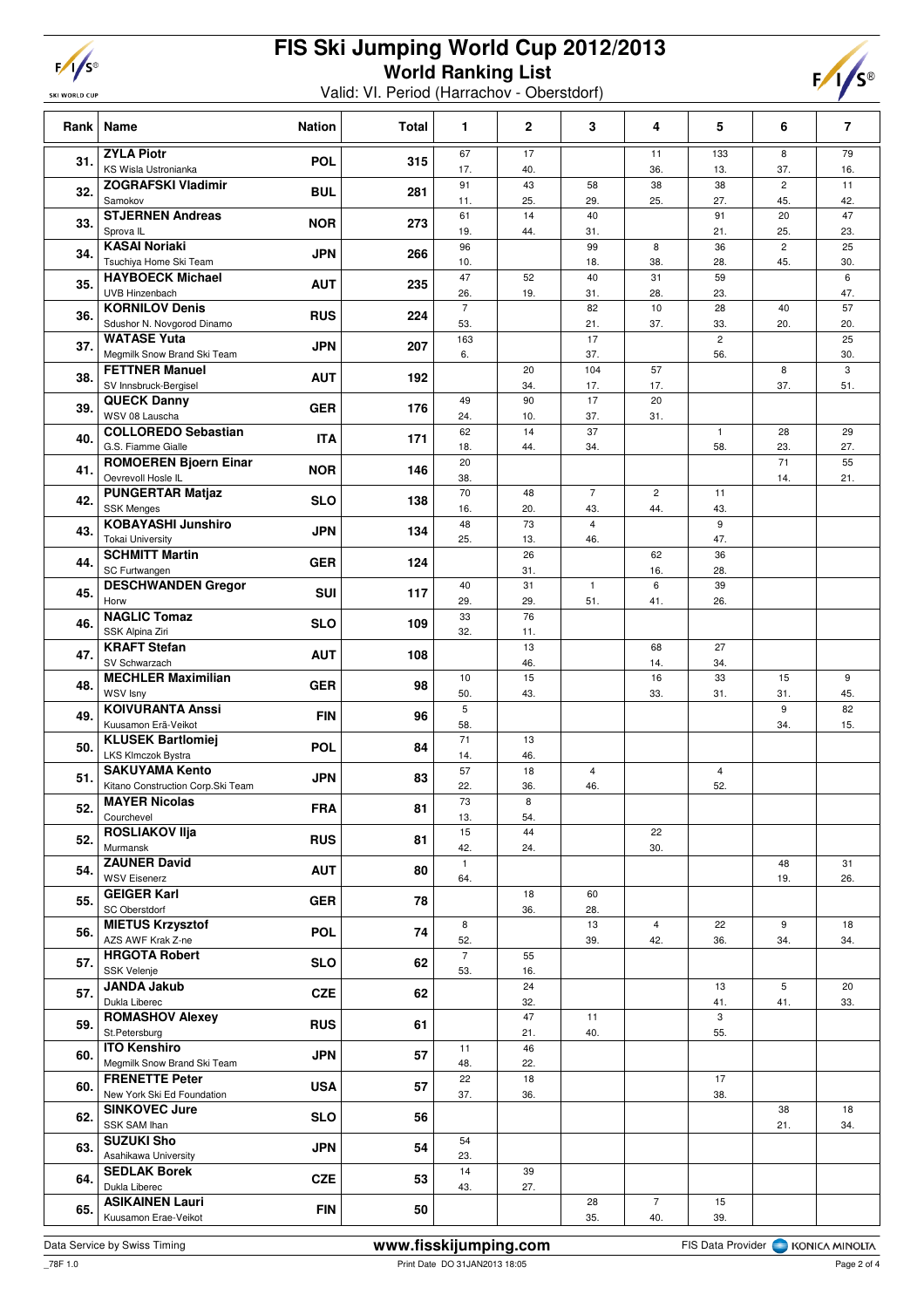| I<br>ı |  |
|--------|--|
|        |  |

SKI WORLD CUP

## **FIS Ski Jumping World Cup 2012/2013 World Ranking List**

Valid: VI. Period (Harrachov - Oberstdorf)



| Rank | Name<br><b>Nation</b>                                                                   | <b>Total</b>            | 1                     | $\mathbf{2}$          | 3                     | 4         | 5                              | 6                     | $\overline{7}$        |
|------|-----------------------------------------------------------------------------------------|-------------------------|-----------------------|-----------------------|-----------------------|-----------|--------------------------------|-----------------------|-----------------------|
| 66.  | <b>GRIGOLI Marco</b><br><b>SUI</b><br>Alpina St. Moritz                                 | 45                      | 9<br>51.              | 20<br>34.             |                       |           |                                |                       | 16<br>39.             |
| 67.  | <b>MUELLER Lukas</b><br><b>AUT</b><br>Sv Villach                                        | 41                      | 40<br>29.             |                       |                       |           | $\mathbf{1}$<br>58.            |                       |                       |
| 67.  | <b>DESCOMBES SEVOIE Vincent</b><br><b>FRA</b><br>Douanes Chamonix                       | 41                      | $\overline{c}$<br>61. |                       |                       |           | $\overline{7}$<br>51.          | 9<br>34.              | 23<br>32.             |
| 69.  | <b>BOYD-CLOWES Mackenzie</b><br>CAN<br>Altius Nordic Ski Club                           | 40                      | 29<br>34.             | $\mathbf{1}$<br>61.   |                       |           | 8<br>48.                       |                       | $\overline{2}$<br>52. |
| 70.  | <b>ZNISZCZOL Aleksander</b><br><b>POL</b><br>KS Wisla Ustronianka                       | 39                      | 18<br>40.             |                       |                       |           | 8<br>48.                       |                       | 13<br>41.             |
| 71.  | <b>HAPPONEN Janne</b><br><b>FIN</b><br>Puijon Hiihtoseura                               | 38                      |                       | 11<br>51.             | 9<br>41.              |           |                                | 18<br>26.             |                       |
| 72.  | <b>JUDEZ Dejan</b><br><b>SLO</b><br>SK Triglav Kranj                                    | 35                      |                       | 18<br>36.             |                       |           |                                | 17<br>27.             |                       |
| 73.  | <b>SKLETT Vegard Haukoe</b><br><b>NOR</b><br>Grong IL                                   | 34                      |                       |                       |                       |           |                                | 16<br>29.             | 18<br>34.             |
| 74.  | <b>MURANKA Klemens</b><br>POL<br>TS Wisla Zakopane                                      | 32                      |                       |                       | 3<br>48.              | 3<br>43.  |                                |                       | 26<br>28.             |
| 74.  | <b>DAMJAN Jernej</b><br><b>SLO</b><br>SSK Costella Ilirija                              | 32                      |                       |                       |                       |           |                                | 16<br>29.             | 16<br>39.             |
| 76.  | <b>MUOTKA Olli</b><br><b>FIN</b><br>Lahti Ski Club                                      | 30                      | $\overline{7}$<br>53. | 6<br>57.              |                       |           | 11<br>43.                      |                       | 6<br>47.              |
| 77.  | <b>HULA Stefan</b><br><b>POL</b><br><b>WKS ZAKOPANE</b>                                 | 26                      |                       |                       |                       | 12<br>35. | 14<br>40.                      |                       |                       |
| 78.  | <b>MABBOUX Alexandre</b><br><b>FRA</b><br>Le Grand Bornand                              | 25                      | 25<br>36.             |                       |                       |           |                                |                       |                       |
| 79.  | <b>MORASSI Andrea</b><br><b>ITA</b><br><b>G.S. FORESTALE</b>                            | 21                      |                       |                       |                       |           | 4<br>52.                       |                       | 17<br>37.             |
| 80.  | <b>ROENSEN Atle Pedersen</b><br><b>NOR</b><br>Eidsvoll IF                               | 17                      |                       |                       |                       |           | $\overline{\mathbf{4}}$<br>52. | 13<br>32.             |                       |
| 80.  | <b>DEZMAN Nejc</b><br><b>SLO</b><br>SK Triglav Kranj                                    | 17                      |                       |                       |                       |           |                                |                       | 17<br>37.             |
| 82.  | <b>KALINITSCHENKO Anton</b><br><b>RUS</b><br><b>CWSM Mezhdurechensk</b>                 | 15                      | 13<br>44.             |                       | $\overline{c}$<br>50. |           |                                |                       |                       |
| 83.  | <b>HOCKE Stephan</b><br><b>GER</b><br><b>WSV Schmiedefeld</b><br><b>CHEDAL Emmanuel</b> | 14                      | 13                    |                       |                       |           |                                | $\overline{4}$<br>43. | 10<br>43.             |
| 84.  | <b>FRA</b><br><b>SC Courchevel</b><br><b>YUMOTO Fumihisa</b>                            | 13                      | 44.<br>12             |                       |                       |           |                                |                       |                       |
| 85.  | <b>JPN</b><br>Tokyo Biso Group Ski Team<br><b>BIEGUN Krzysztof</b>                      | 12                      | 46.<br>11             |                       |                       |           |                                |                       |                       |
| 86.  | <b>POL</b><br>SSR LZS Sokol Szczyrk<br>ZIOBRO Jan                                       | 11                      | 48.                   |                       |                       |           | 11                             |                       |                       |
| 86.  | <b>POL</b><br>WKS Zakopane<br><b>HAZETDINOV Ilmir</b>                                   | 11                      |                       | 10                    |                       |           | 43.                            |                       |                       |
| 88.  | <b>RUS</b><br>Ufa<br><b>SWENSEN Vegard</b>                                              | 10                      |                       | 52.                   | 9                     |           |                                |                       |                       |
| 89.  | <b>NOR</b><br>Asker Skiklubb<br><b>NURMSALU Kaarel</b>                                  | 9                       |                       | 9                     | 41.                   |           |                                |                       |                       |
| 89.  | <b>EST</b><br>Skiclub Telemark<br><b>HAJEK Antonin</b>                                  | 9                       | $\overline{2}$        | 53.<br>$\overline{7}$ |                       |           |                                |                       |                       |
| 89.  | <b>CZE</b><br>Dukla Liberec<br><b>JOHNSON Anders</b>                                    | 9                       | 61.                   | 56.<br>8              |                       |           |                                |                       |                       |
| 92.  | <b>USA</b><br><b>UOP Sports Clubs</b><br><b>KOZISEK Cestmir</b>                         | 8                       |                       | 54.                   |                       |           | 8                              |                       |                       |
| 92.  | <b>CZE</b><br>LSK Lomnice nad Popelkou<br><b>INGVALDSEN Ole Marius</b>                  | 8                       |                       |                       | $\overline{7}$        |           | 48.<br>$\mathbf{1}$            |                       |                       |
| 92.  | <b>NOR</b><br>Steinkjer Skiklubb<br><b>LARINTO Ville</b>                                | 8                       |                       |                       | 43.<br>$\overline{7}$ |           | 58.                            |                       |                       |
| 95.  | <b>FIN</b><br>Lahden Hiihtoseura<br><b>EVENSEN Johan Remen</b>                          | $\overline{\mathbf{r}}$ |                       |                       | 43.                   |           |                                | 5                     |                       |
| 96.  | <b>NOR</b><br>Molde Omegn Idrettforening<br><b>IPATOV Dimitry</b>                       | 5                       |                       | 5                     |                       |           |                                | 41.                   |                       |
| 96.  | <b>RUS</b><br>Osvsm Magadan<br><b>NIEMI Sami</b>                                        | 5                       |                       | 58.                   |                       |           |                                |                       | $\overline{4}$        |
| 98.  | <b>FIN</b><br>Lahden Hiihtoseura<br><b>POGRAJC Andraz</b>                               | 4                       |                       | $\overline{4}$        |                       |           |                                |                       | 49.                   |
| 98.  | <b>SLO</b><br>SSK Costella Ilirija<br><b>GRIMSRUD Simen</b>                             | 4                       |                       | 59.                   | 3                     |           |                                |                       |                       |
| 100. | <b>NOR</b><br>Asker Skiclubb                                                            | 3                       |                       |                       | 48.                   |           |                                |                       |                       |